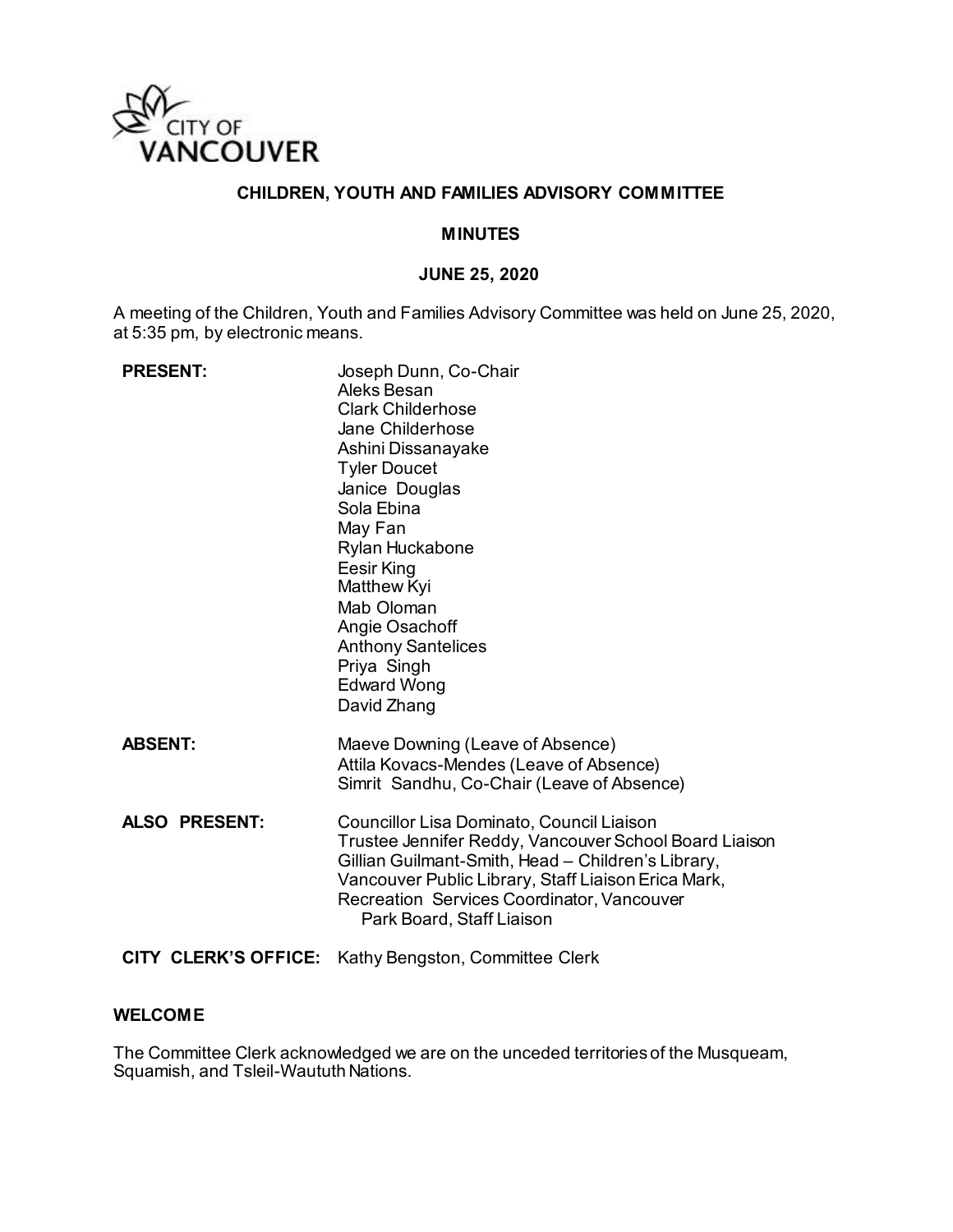## **1. Election of Co-Chairs (2020)**

The Committee agreed to elect one Co-Chair from each of the three age group categories, terms to commence immediately, and end December 31, 2020. Following due process, the following members were elected by acclamation:

- Joseph Dunn (22 years old or older)
- Simrit Sandhu (between 15 and 21 years old)

The election for the Co-Chair in the 14 years old and under age group will be considered at the next regular meeting on September 24, 2020.

## **2. Leave of Absence Requests**

MOVED by Ashini Dissanayake SECONDED by Priya Singh

> THAT the Children, Youth and Families Advisory Committee approve leaves of absence for Maeve Downing, Attila Kovacs-Mendes, and Simrit Sandhu for today's meeting.

CARRIED UNANIMOUSLY

### **3. Approval of M minutes – January 30, 2020**

MOVED by Angie Osachoff SECONDED by Sola Ebina

> THAT the Children, Youth and Families Advisory Committee approve the Minutes from the meeting of January 30, 2020, as circulated.

CARRIED UNANIMOUSLY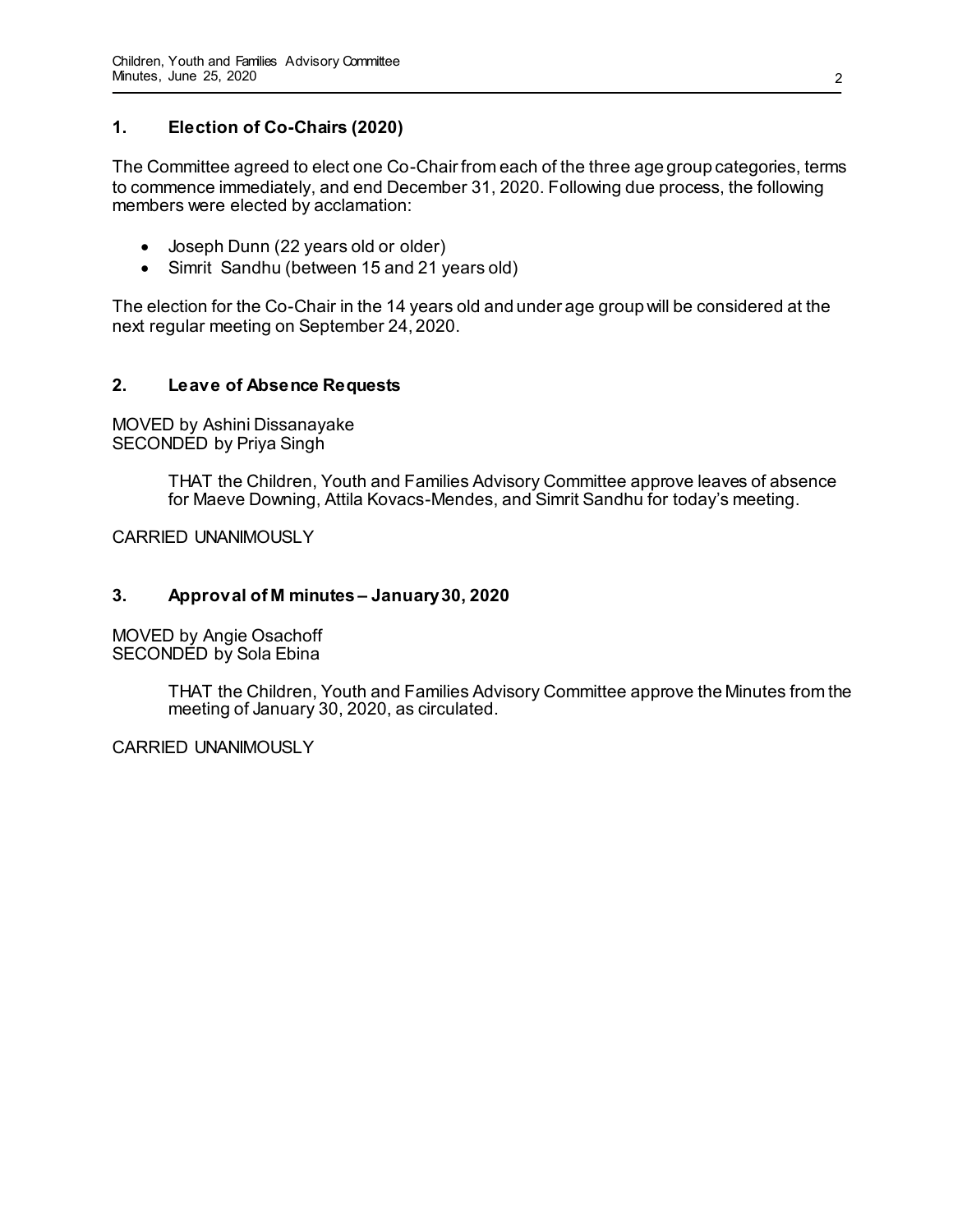## **4. Motion**

Ashini Dissanayake introduced the motion and provided background information. Joseph Dunn provided further comments on why sending a letter regarding the Granville Bridge Connector should be supported by the Committee.

### **a. Granville Bridge Connector – Letter of Support**

MOVED by Ashini Dissanayake SECONDED by Janice Douglas

> THAT the Children, Youth, and Families Advisory Committee direct the Co-Chairs, on behalf of the Committee, to write to Mayor Kennedy Stewart and Vancouver City Council expressing the Children, Youth, and Families Advisory Committee's utmost support for the proposed Granville Bridge Connector;

FURTHER THAT in this letter, the Children, Youth, and Families Advisory Committee outline the benefits the proposed Granville Bridge Connector will provide for children, youth, and families in Vancouver, and urge council to vote in favour of this proposal.

#### CARRIED UNANIMOUSLY

*Note: The Committee's letter to City Council dated June 25, 2020, is on file in the City Clerk's Office.* 

### **5. Liaison Updates**

Councilor Dominato, Council Liaison, acknowledged the difficulties and challenges during the COVID-19 pandemic. She also provided brief updates on the following council activities:

- Restart Smart Vancouver, which includes re-opening of the libraries, parks and recreational pools;
- Council meetings, public attendance by phone or in person;
- Economic recovery and budget shortfalls;
- Council COVID-19 Recovery Committee, staff to review Capital Plan projects.

Councillor Dominato also responded to questions from the Committee.

Trustee Jennifer Reddy, Vancouver School Board Liaison, provided updates on the following:

- Vancouver Police Department School Liaison program;
- COVID-19 Anti-racism Proactive Direction, which includes a training proposal for the fall;
- Land and Assets Strategy; and
- Incidents of Racism Database.

Gillian Guilmant-Smith, Staff Liaison, provided an update on the phased approach to re-opening Library activities, curbside service pick-ups, and summer reading clubs for children. Gillian also noted the Central Children's Library will reopen on July 13, 2020.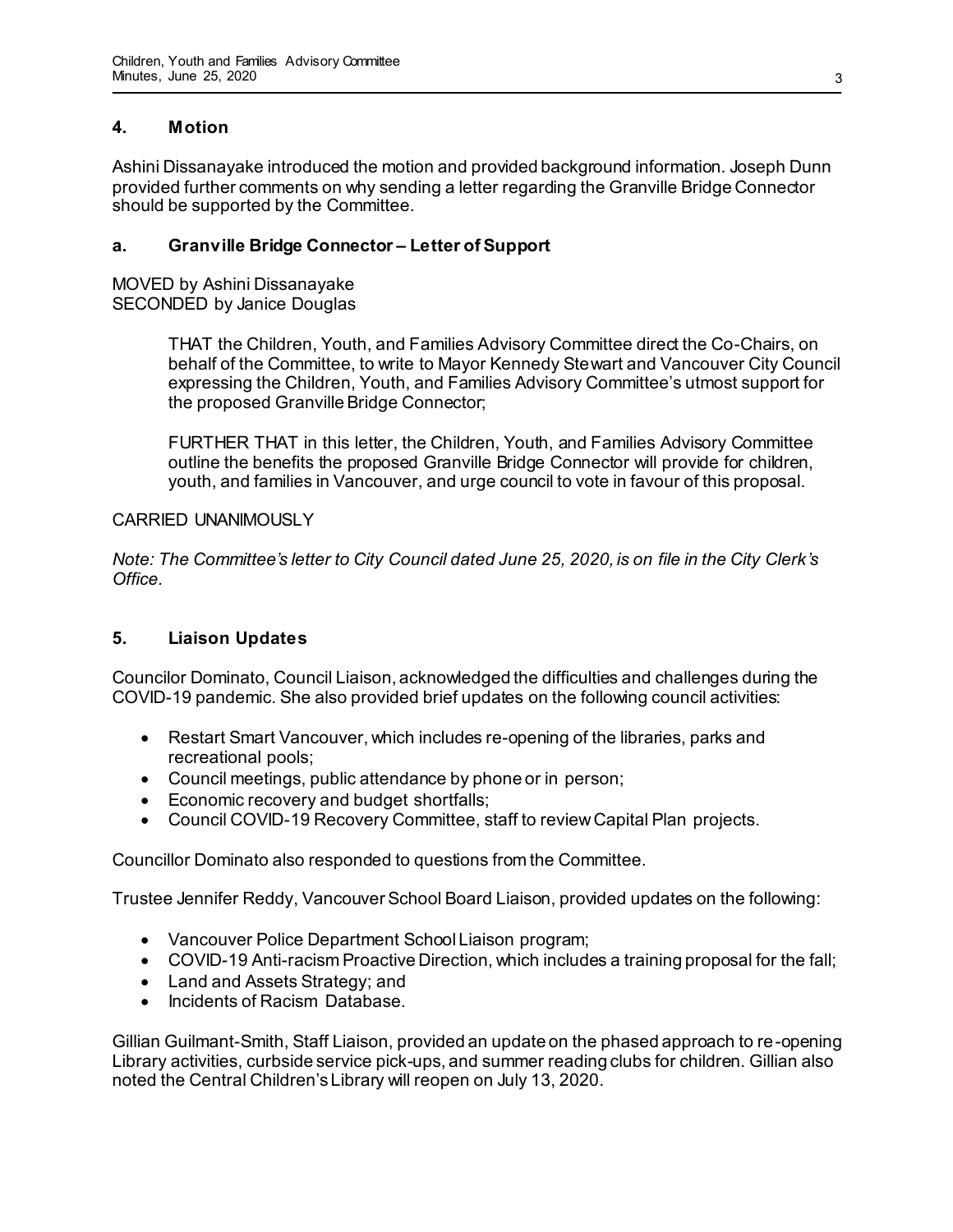Erica Mark, Staff Liaison, provided an update on Park Board activities:

- Day camps up and running, with some Programmers called back from lay-offs to run the day camps;
- The Community Youth Workers (CYWs) have not been called back at this time. Concerns were expressed by a member on the mental health issues with youth during the pandemic, and the lack of CYWs available to support them. Following discussion, the Committee agreed to share this feedback with Council via email.

# **6. Area of Focus Updates**

Joseph Dunn requested that all Advisory Committee members consider their interests and passions in the specific sub-committee Focus Areas, and contact him to become part of the subcommittee meetings. He noted, that while some Focus Areas have a lead who will bring together interested sub-committee members to discuss planning and recommendations to the Advisory Committee (e.g. Janice - Housing), other Focus Areas still require a lead.

## **a. Housing**

Janice Douglas shared her concerns regarding the lack of open, green, living space in new housing developments for children, youth and families, and is looking for members to join this area of focus. Discussion followed, with Stina Hanson to provide an update on the subject at a future committee meeting.

### **b. Environment**

Anthony Santelices provided an update, including possible change to this area of focus due to the pandemic.

### **c. Mental Health**

Joseph Dunn, invited ideas on mental health conversation start-ups; suggested responses included social media posts and a newsletter. Gillian Guilmant-Smith, Staff Liaison, will look into the possibility of a presentation on resources from Kelty Mental Health at a future committee meeting. Erica Mark, Staff Liaison, will circulate a counselling list of youth services to the committee.

### **d. Child and Youth Engagement**

Angie Osachoff proposed combining Child and Youth Engagement and Education into one area of focus for efficiency and action.

### **e. Education**

None.